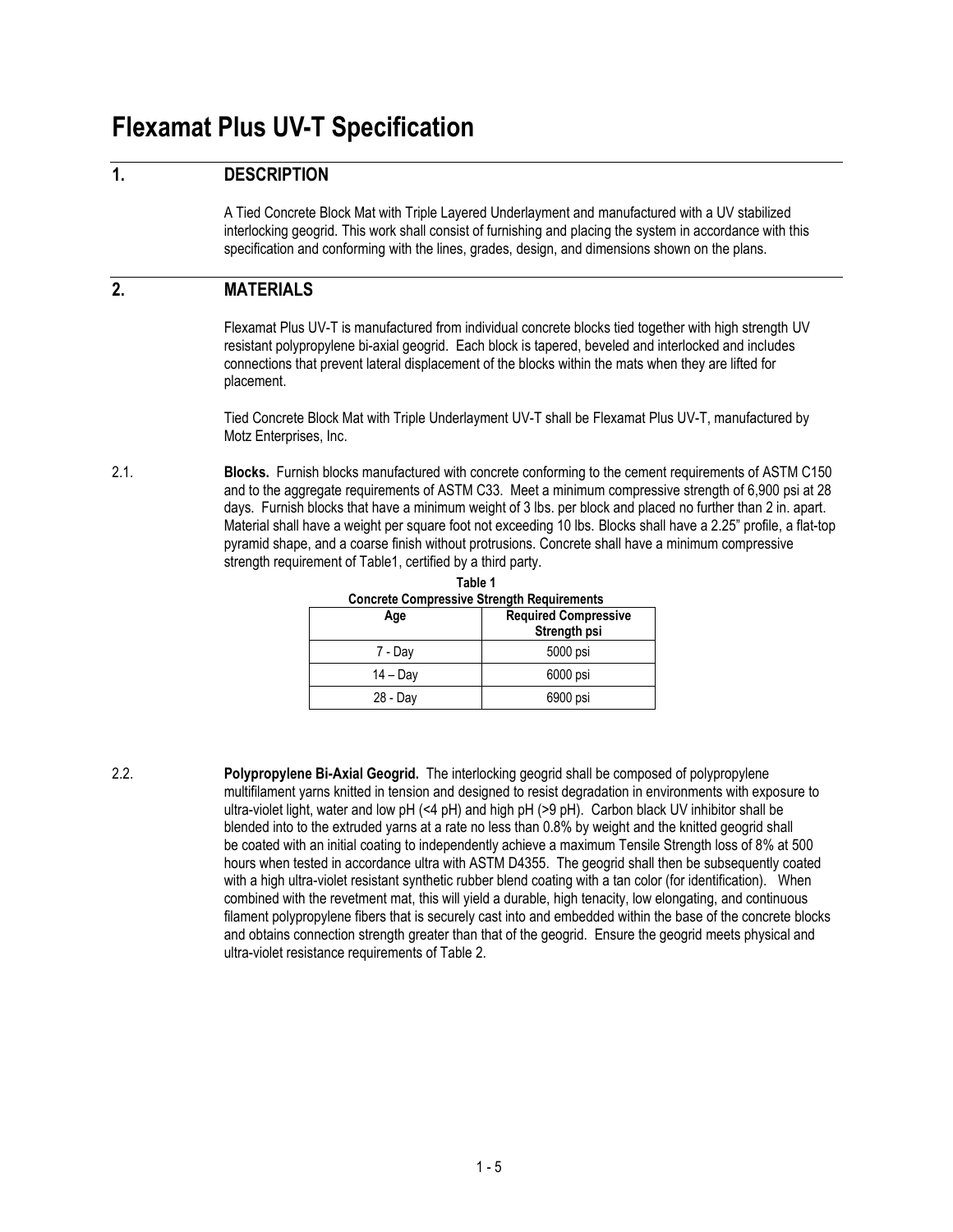| Property                                              | Unit               | Test       | Requirement              |
|-------------------------------------------------------|--------------------|------------|--------------------------|
| Mass/Unit Area                                        | oz/yd <sup>2</sup> | ASTM D5261 | $6.5$ oz/yd <sup>2</sup> |
| Aperture Size                                         | English units      | Measured   | $1.4 \times 1.4$ inch    |
| Ultimate Wide Width<br>Tensile Strength (MD x CMD)    | lb/ft              | ASTM D6637 | 2,055 lb/ft              |
| Elongation at Ultimate<br>Tensile Strength (MD x CMD) | $\%$               | ASTM D6637 | $\leq 8\%$               |
| Wide Width Tensile<br>Strength @ 2% (MD x CMD)        | lb/ft              | ASTM D6637 | 822 lb/ft                |
| Wide Width Tensile<br>Strength @ 5% (MD x CMD)        | lb/ft              | ASTM D6637 | 1,640 lb/ft              |
| <b>Tensile Modulus</b><br>@ 2% (MD x CMD)             | lb/ft              | ASTM D6637 | 41,100 lb/ft             |
| <b>Tensile Modulus</b><br>@ 5% (MD x CMD)             | lb/ft              | ASTM D6637 | 32,800 lb/ft             |
| UV Resistance (3200 hr)                               | % retained/hr      | ASTM G154  | 100% Retained Strength   |
| Color                                                 | <b>Color Chart</b> | Visual     | Tan                      |

2.3. **Triple Underlayment material included within rolls** – System underlayment material are required to be packaged within the tied concrete block mat rolls to ensure proper installation.

> **Flexamat Plus UV-T** – A four-layered system must include, in order from top to bottom, 1) Concrete block mat 2) 5-Pick Leno Weave 3) Recyclex TRM-V and 4) Curlex® II. The underlayment materials shall be packaged within the roll of the Flexamat Plus UV-T.

#### **Leno Weave Five-Pick Weave:**

This is a woven, white polypropylene netting that provide added strength and support to the underlayments.

| <b>Index Property</b>  | <b>Units</b>  | <b>Value</b>          |
|------------------------|---------------|-----------------------|
| <b>GSM</b>             | $g/m^2$       | 118 $(-3^{2}+3)$      |
| Density                | Picks/10cm    | $62 \times 24$ (+/-2) |
| Warp Strength          | $N/5$ cm      | $\geq 350$            |
| <b>Warp Elongation</b> | $\%$          | $20 - 50$             |
| Weft Strength          | N/5cm         | > 280                 |
| Weft Elongation        | $\%$          | $20 - 50$             |
| Warp Shrinkage         | $\%$          | $\leq 7$              |
| Weft Shrinkage         | $\frac{0}{0}$ | $\leq 9$              |

#### **Recyclex® TRM:**

Recyclex TRM – V is a permanent non-degradable Turf Reinforcement Mat (TRM), consists of 100% postconsumer recycled polyester (green or brown bottles) with 80% five-inch fibers or greater fiber length. It is of consistent thickness with fibers evenly distributed throughout the entire area of the TRM. The top and bottom of each TRM is covered with heavy duty polypropylene net. Fibers are tightly crimped and curled to allow fiber interlock, and to retain 95% memory of the original shape after loading by hydraulic events. **Fibers are required to have a specific gravity greater than 1.0; ensuring the blanket will not float during hydraulic events**. Recyclex TRM – V meets Federal Government Executive Order initiatives for use of products made from, or incorporating, recycled materials. Recyclex TRM – V shall be manufactured in the U.S.A. and the fibers shall be made from 100a% recycled post-consumer goods.

#### **Index Property Test Method Value**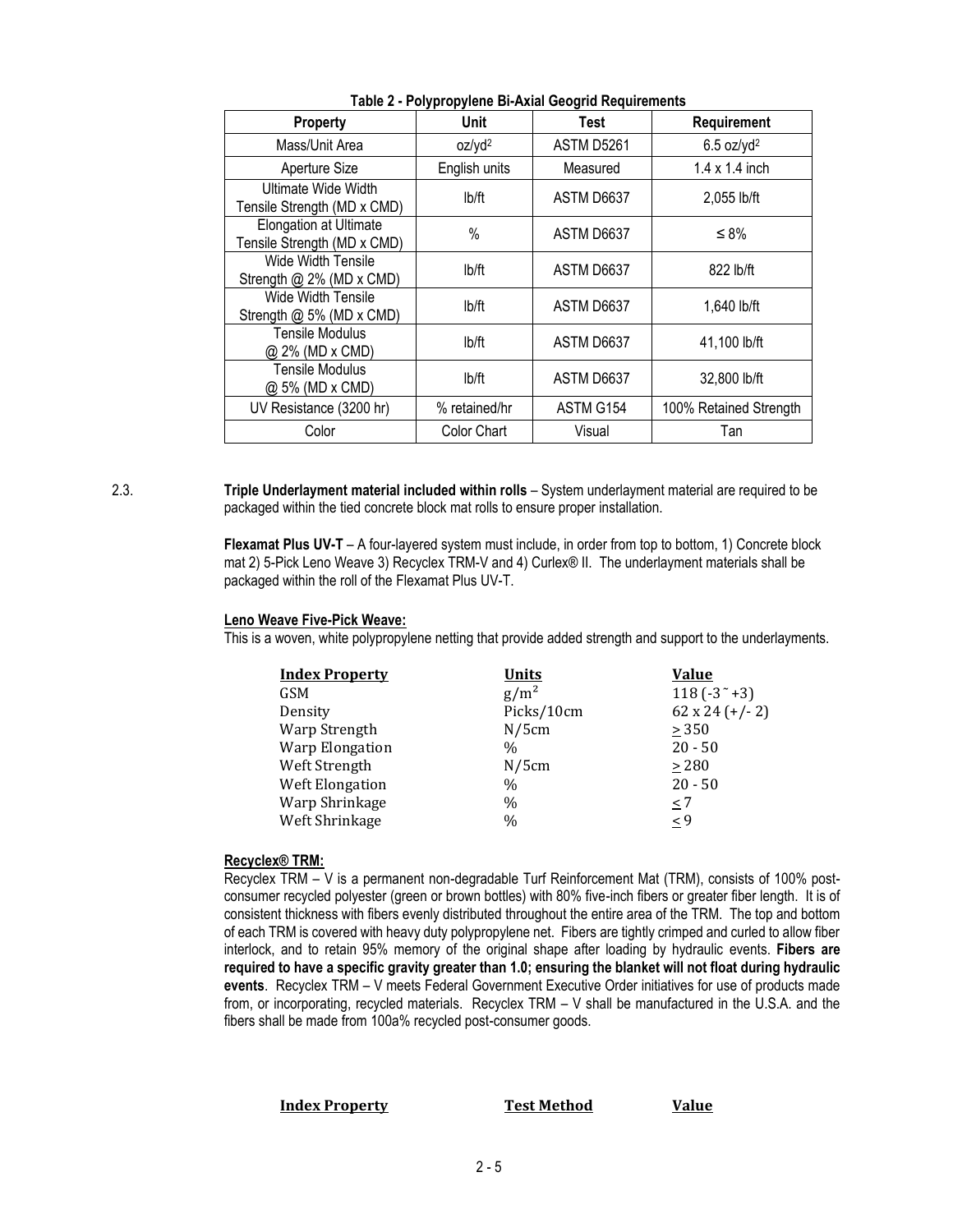| Thickness<br>Light Penetration<br>Resiliency<br>Mass per Unit Area<br>MD-Tensile Strength Max.<br>TD-Tensile Strength Max.<br>MD-Elongation<br>TD-Elongation<br>Swell<br><b>Water Absorption</b><br>Specific Gravity<br>UV Stability<br>Porosity<br>Bench-Šcale Rain Splash<br>Bench-Scale Rain Splash<br>Bench-Scale Rain Splash<br>Bench-Scale Shear | <b>ASTM D 6525</b><br>ASTM D 6567<br><b>ASTM D 6524</b><br><b>ASTM D 6566</b><br>ASTM D 6818<br>ASTM D 6818<br>ASTM D 6818<br>ASTM D 6818<br><b>ECTC Procedure</b><br>ASTM D 1117/ECTC<br>ASTM D 792<br>ASTM D 4355 (1,000 hr) 80% minimum<br>Calculated<br><b>ECTC Method 2</b><br><b>ECTC Method 2</b><br>ECTC Method 2<br>ECTC Method 3 | $0.294$ in $(7.47$ mm)<br>57%<br>86%<br>0.50 lb/yd <sup>2</sup> (271 g/m <sup>2</sup> )<br>295.2 lb/ft (4.32 kN/m)<br>194.4 lb/ft (2.85 kN/m)<br>32.2%<br>40.8%<br>8%<br>33.8%<br>1.21<br>97.5%<br>SLR = 5.86 @ 2 in/hr <sup>1,2</sup><br>SLR = 5.00 @ 4 in/hr <sup>1,2</sup><br>SLR = 6.33 @ 6 in/hr <sup>1,2</sup><br>2.41lb/ft <sup>2</sup> @ 0.5 in soilloss <sup>2</sup> |
|--------------------------------------------------------------------------------------------------------------------------------------------------------------------------------------------------------------------------------------------------------------------------------------------------------------------------------------------------------|--------------------------------------------------------------------------------------------------------------------------------------------------------------------------------------------------------------------------------------------------------------------------------------------------------------------------------------------|-------------------------------------------------------------------------------------------------------------------------------------------------------------------------------------------------------------------------------------------------------------------------------------------------------------------------------------------------------------------------------|
| Germination Improvement                                                                                                                                                                                                                                                                                                                                | ECTC Method 4                                                                                                                                                                                                                                                                                                                              | 432%                                                                                                                                                                                                                                                                                                                                                                          |

<sup>1</sup> SLR is the Soil Loss Ratio, as reported by NTPEP/AASHTO. <sup>2</sup> Bench-scale index values should not be used for design purposes

#### **Curlex® II:**

Curlex II erosion control blanket (ECB) consists of a specific cut of naturally seed free Great Lakes Aspen curled wood excelsior with 80% six-inch fibers or greater fiber length. It is of consistent thickness with fibers evenly distributed throughout the entire area of the blanket. The top and bottom of each blanket is covered with degradable polypropylene netting.

| <b>Index Property</b>    | <b>Test Method</b>    | <b>Value</b>                                                                                       |
|--------------------------|-----------------------|----------------------------------------------------------------------------------------------------|
| Thickness                | ASTM D 6525           | $0.418$ in $(10.62$ mm)                                                                            |
| Light Penetration        | ASTM D 6567           | 34.6%                                                                                              |
| Resiliency               | ASTM D 6524           | 64%                                                                                                |
| Mass per Unit Area       | ASTM D 6475           | 0.57 lb/yd <sup>2</sup> (309 g/m <sup>2</sup> )<br>127.0 lb/ft (1.9 kN/m)<br>50.9 lb/ft (0.7 kN/m) |
| MD-Tensile Strength Max. | ASTM D 6818           |                                                                                                    |
| TD-Tensile Strength Max. | ASTM D 6818           |                                                                                                    |
| MD-Elongation            | ASTM D 6818           | 28.64%                                                                                             |
| TD-Elongation            | ASTM D 6818           | 29.84%                                                                                             |
| Swell                    | <b>ECTC Procedure</b> | 89%                                                                                                |
| Water Absorption         | ASTM D 1117/ECTC      | 199%                                                                                               |
| Bench-Scale Rain Splash  | ECTC Method 2         | $SLR = 6.84 \omega$ 2 in/hr <sup>2,3</sup>                                                         |
| Bench-Scale Rain Splash  | <b>ECTC Method 2</b>  | $SLR = 7.19 \omega 4$ in/hr <sup>2,3</sup>                                                         |
| Bench-Scale Rain Splash  | <b>ECTC Method 2</b>  | $SLR = 7.56 \,\omega\ 6 \text{ in/hr}^{2,3}$                                                       |
| Bench-Scale Shear        | ECTC Method 3         | 2.6lb/ft <sup>2</sup> $@.\overline{5}$ in soil loss <sup>3</sup>                                   |
| Germination Improvement  | ECTC Method 4         | 645%                                                                                               |

 $1$  Weight is based on a dry fiber weight basis at time of manufacture. Baseline moisture content of Great Lakes Aspen excelsior is 22%.

<sup>2</sup> SLR is the Soil Loss Ratio, as reported by NTPEP/AASHTO. <sup>3</sup> Bench-scale index values should not be used for design purposes.

- 2.4. Cover the Flexamat Plus UV-T or otherwise protect it during long periods of storage to protect against degradation of the backing material as recommended by the manufacturer.
- 2.5. Mats will be rolled for shipment and packaged with lifting straps. Upon delivery, rolls may be left exposed for up to 30 days. If exposure will exceed 30 days, cover or tarp the rolls to minimize exposure.

All mats to be inspected upon delivery. Assure that all units are sound and free of defects that would interfere with the proper placing of the unit or impair the strength or permanence of the construction.

Chipping or missing concrete resulting in a weight loss exceeding 15% of the average weight of a concrete unit is grounds for rejection by the engineer. Replace, repair or patch the damaged areas per the manufacturer's recommendations.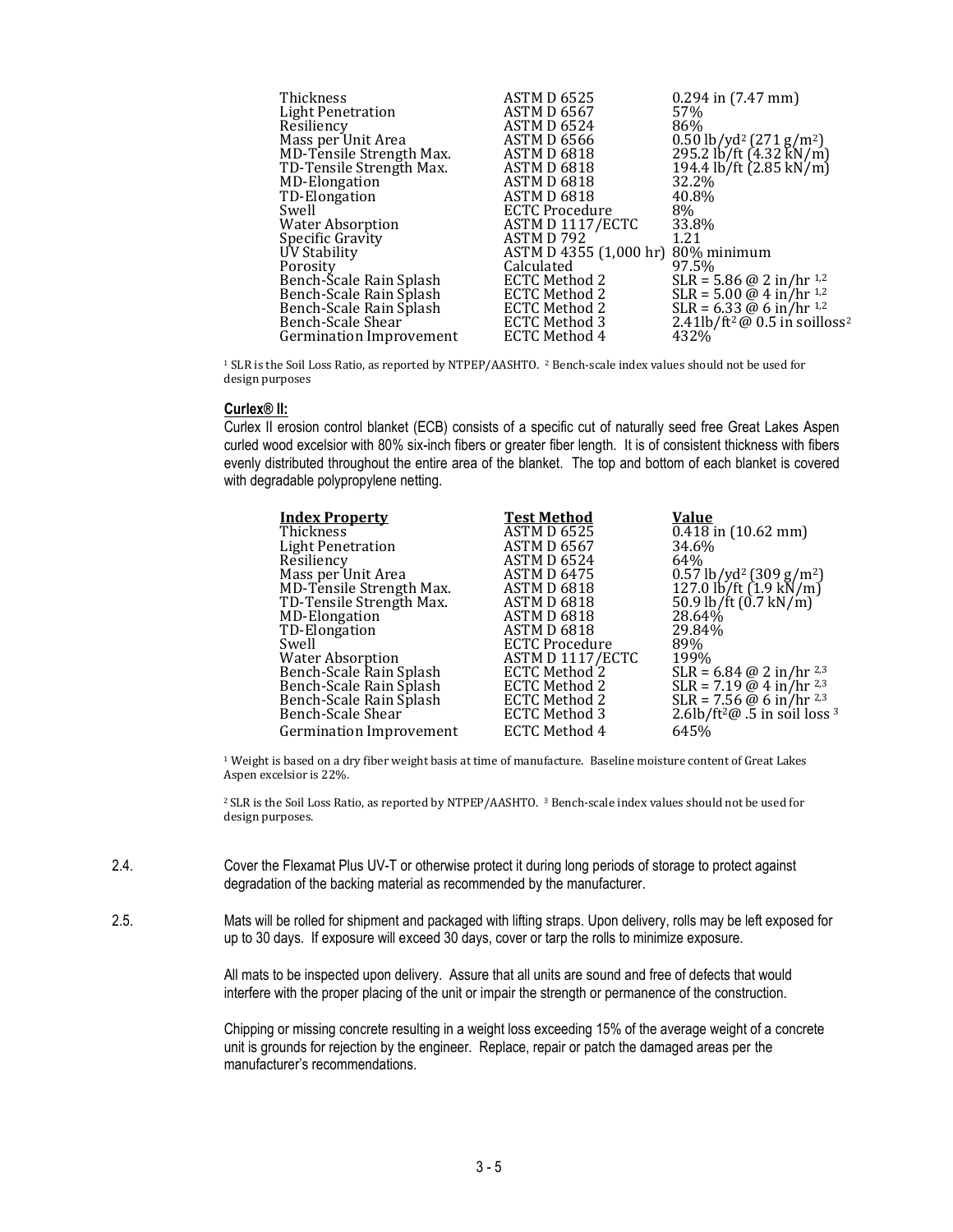## **3. PERFORMANCE**

Full-Scale laboratory testing performed by an independent 3<sup>rd</sup> party testing facility with associated engineered calculations certifying the hydraulic capacity of the proposed TCBM meets the following requirements:

| Test             | Tested Value        | <b>Bed Slope</b> | Soil Classification | <b>Limiting Value</b>    |
|------------------|---------------------|------------------|---------------------|--------------------------|
| ASTM 6460        | <b>Shear Stress</b> | 30%              | Sandy Loam (USDA)   | $24$ lb./ft <sup>2</sup> |
| <b>ASTM 6460</b> | Velocity            | 20%              | Loam (USDA)         | 30 ft./sec               |

## **4. ALTERNATIVE PRODUCTS**

Such products must be pre-approved in writing by the Engineer prior to bid date. Alternative product packages must be submitted to the Engineer a minimum of fifteen (45) days prior to bid date. Submittal packages for alternate products must include, as a minimum, the following:

- 4.1. Alternative Product Properties Product must be comprised of materials as detailed in Section 2, including both in composition, underlayment layers and performance requirements.
- 4.2. Full-Scale laboratory testing performed by an independent 3rd party testing facility with associated engineered calculations certifying the hydraulic capacity of the proposed Tied-Concrete Block Erosion Control Mat meets the performance requirements listed in Section 3 of this specification.
- 4.3. A list of 15 comparable projects in terms of material used, project size, and application in the United States, where the results of the specific alternative material's use can be verified and reviewed for system integrity and sustained after a minimum of 10 years of service life.

## **5. EQUIPMENT**

Provide the proper equipment to place the mat that will not damage the mat material or disturb the soil subgrade and seed bed.

#### **6. CONSTRUCTION**

Prior to installing Flexamat Plus UV-T, prepare the subgrade as detailed in the plans. All subgrade surfaces to be smooth and free of all rocks, stones, sticks, roots, and other protrusions or debris of any kind that would result in an individual block being raised more than 3/4 in. above the adjoining blocks. When seeding is shown on the plans, provide subgrade material that can sustain growth.

Ensure the prepared subgrade provides a smooth, firm, and unyielding foundation for the mats. The subgrade shall be graded into a parabolic or trapezoidal shape to concentrate flow to middle of mat or mats.

Distribute seed on the prepared topsoil subgrade before installation of the tied concrete block mats in accordance with the specifications.

Install mats to the line and grade shown on the plans and per the specification. The manufacturer or authorized representative will provide technical assistance during preparation and installation of the concrete block mats as needed.